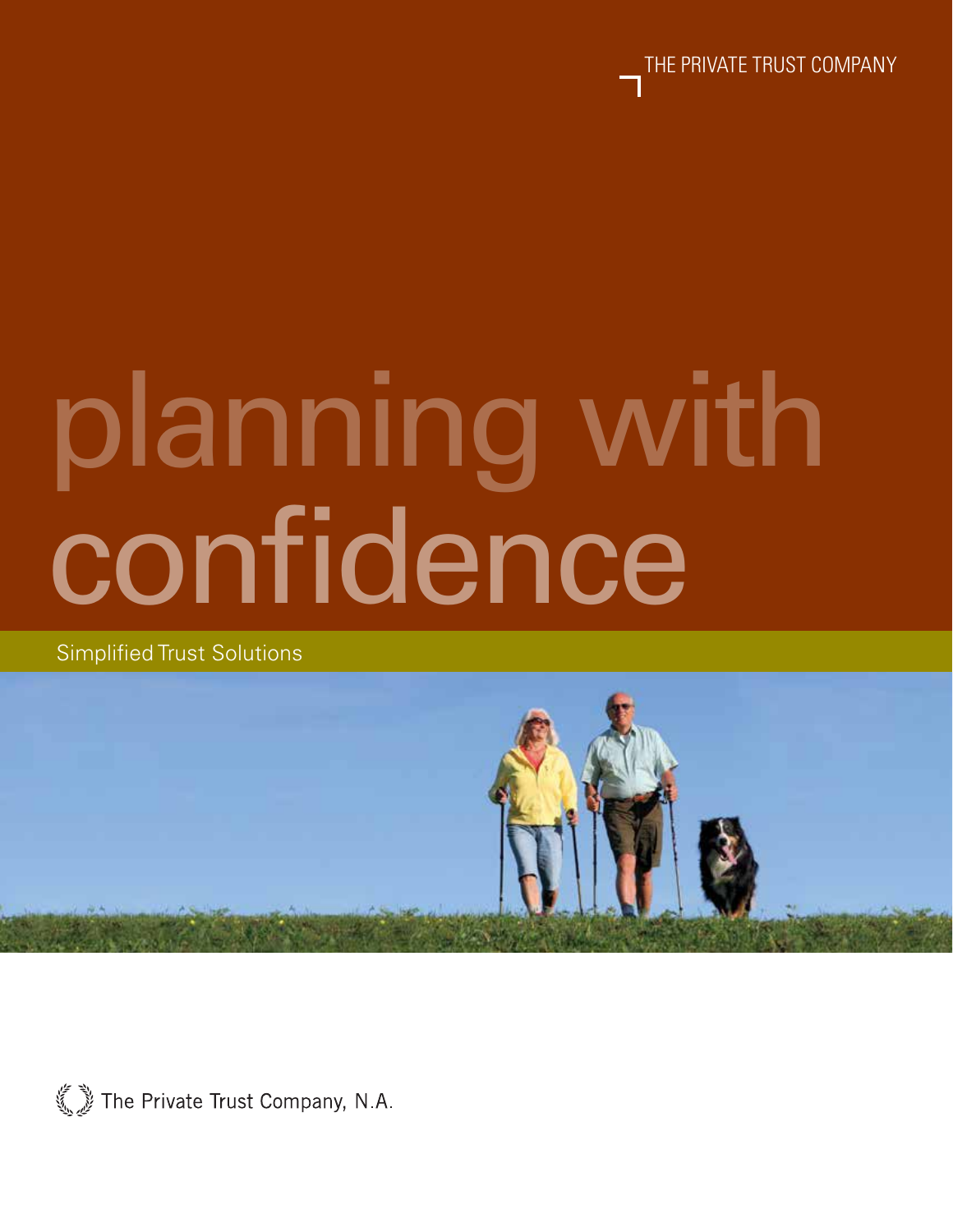As the nation's leading independent broker/dealer\*, LPL Financial serves the independent financial advisor with one of the highest quality support services available. Through The Private Trust Company, N.A., a wholly owned subsidiary of LPL Holdings, LPL Financial has the ability to deliver fully integrated administrative trust services to you in a seamless manner, while maintaining your relationship with your trusted financial advisor.

\*Based on total revenues, as reported in Financial Planning magazine, June 1996-2013

# What is a Trust?

A trust is simply your instructions for the management of all or part of your property. An attorney who represents you and has expertise in the area of estate planning should create your trust. The trust document describes:

- How you want your assets managed, and eventually distributed
- Who you want to benefit from your assets now and in the future
- **Who you want to be responsible for carrying out these instructions**

# What Can a Trust Do for You?

A trust can provide a measure of comfort knowing that you have a plan in place to help provide for the safe and accountable management of family assets and to direct their use in accordance with your wishes, goals and objectives.

A trust is used to help ensure the proper management of your assets throughout the different stages of your life:

- 1. During your active lifetime, placing assets in a trust allows you freedom to continue managing your assets or to devote time to other priorities. A trust created and funded during your life is generally called a "living" or "revocable" trust.
- 2. In the event you are incapacitated, a trust can help ensure that your needs are met and that your finances are kept in good order for your benefit.
- 3. Upon your death, a trust becomes "irrevocable", and your assets are managed and distributed by your trustee, in accordance with your instructions throughout the trust's existence.
- 4. An estate planning attorney may recommend creating an irrevocable trust during your lifetime, in addition to a revocable trust. This may provide creditor protection, controlled giving to family members or estate tax minimization.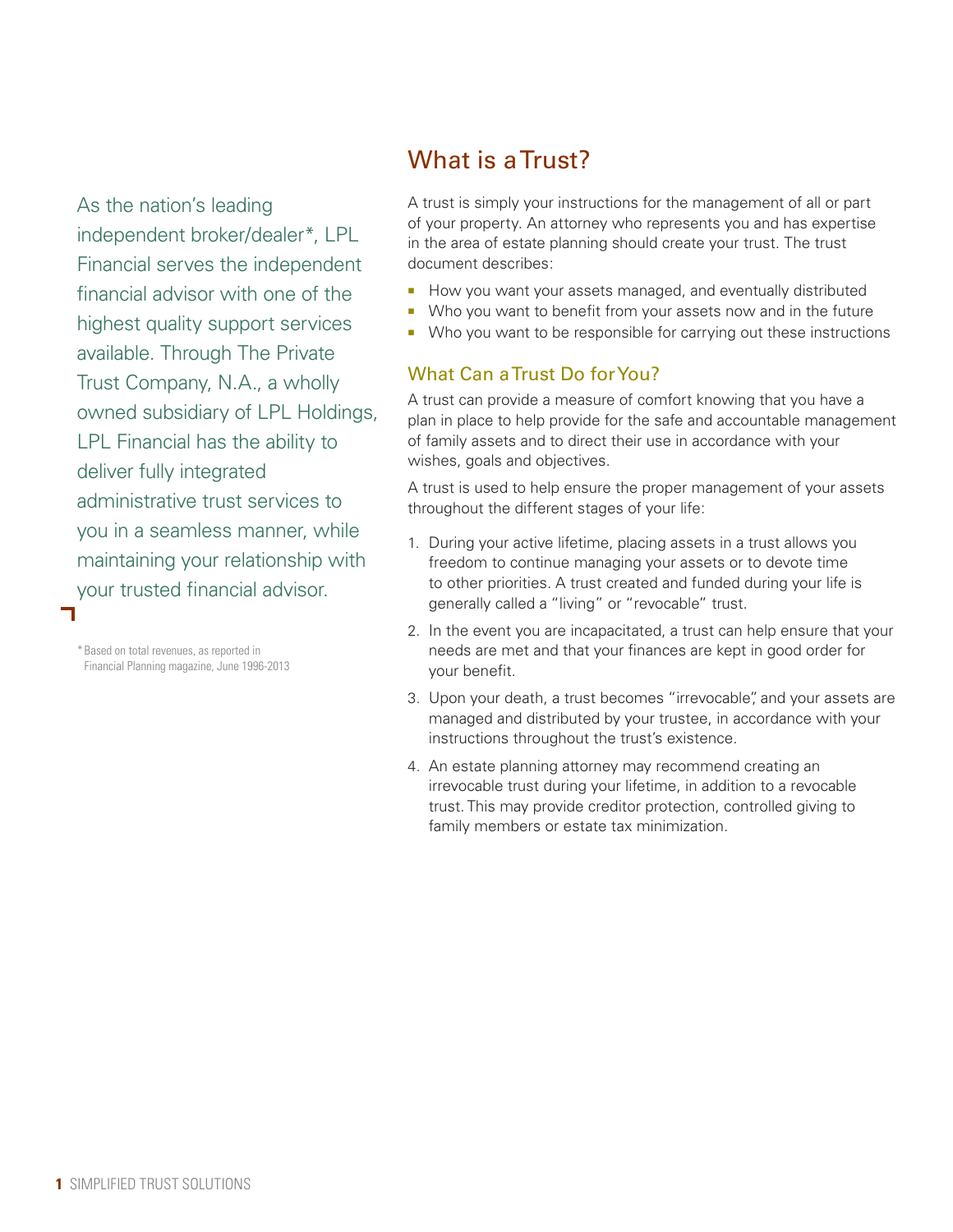# The Benefits of a Trust

A trust provides protection for family members who may be unaccustomed to dealing with financial matters. It can offer protection of assets in case of divorce or other litigation. A trust can assure that funding is available for specific needs, such as education, health care or charitable interests. A trust provides a framework in which money is managed in a predictable fashion, by people you choose, according to standards you set. A trust creates guidelines for current and future distributions that reflect your wishes. A trust may also have substantial tax benefits and provide an expedient method to transfer assets.

## How Does a Trust Work?

### **There Are Two Basic Types of Trusts**

Revocable or living trusts are the foundation of many clients' estate plans. An irrevocable trust is used for many specific transfer and tax benefits and to handle assets after you have passed away.

### **Revocable or Living Trust**

A revocable or living trust is a trust that you can change or cancel during your lifetime. You control a revocable trust and the trust's earnings are consolidated into your income tax returns. You may continue to manage the assets, or your financial advisor will handle management of your assets under your supervision and upon your disability.

A revocable trust can also be used to transfer assets at death, similar to a will, yet without the formal, court-supervised process of probate. In many states, the probate process is slow and expensive and also opens your estate to public scrutiny. Once you pass away, your wishes are final and thus the trust becomes irrevocable.

#### **Irrevocable Trust**

An irrevocable trust is a trust that cannot be changed or cancelled at any time. This trust is a separate legal entity and its own taxpayer. The terms of many irrevocable trusts, however, allow tremendous flexibility. While many irrevocable trusts come into being at death, irrevocable trusts set up before death are often used to hold life insurance policies, gifts of assets to be made available to beneficiaries at a future time, or funds for future charitable contributions. To achieve beneficial tax results, many irrevocable trusts are written to follow patterns based on the rules in the Internal Revenue Code. The structure most suited to your needs can best be determined with the help of financial, legal and tax advisors who specialize in these fields.

## A Trust Can Help…

- **Provide an orderly means of** administering your personal and financial affairs should you become incapacitated, or upon death
- **Ensure that your assets are** managed for the benefit of your heirs, according to your wishes
- **Manage your estate tax exposure** and avoid probate costs
- **Provide for a relative or disabled** child after your death
- Protect assets from a creditor's claims
- **Assemble a tax-advantaged** charitable gift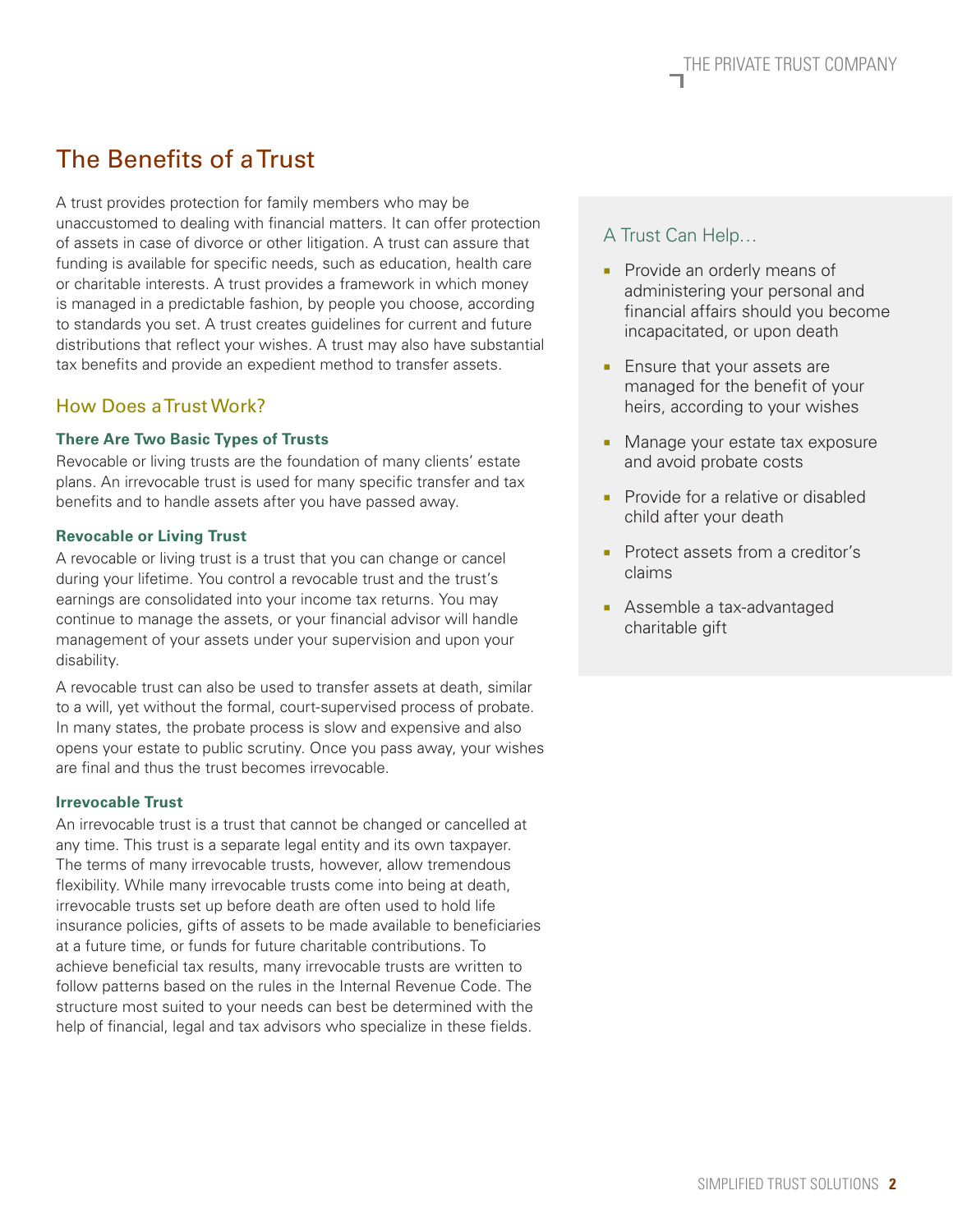# A Variety of Trusts Offer Flexibility to Meet Your Needs

Different kinds of trusts are designed to meet different objectives. For example, if your goal is to ensure privacy in the settlement of your estate, to centralize control of assets, or to take full advantage of estate tax credits provided by the IRS, you might choose a living or revocable trust.

# Living Trust

A living or revocable trust allows you to remain both the trustee and the beneficiary of the trust while you're alive. You maintain control of the assets and receive all income and benefits. Upon your death, a designated successor trustee manages and/or distributes the remaining assets according to the terms set in the trust, avoiding the probate process. In addition, should you become incapacitated during the term of the trust, your successor or co-trustee can take over its management.

# Special Needs Trust

A Special Needs Trust is typically designed to benefit a disabled individual. Instead of giving assets to the beneficiary directly, assets are transferred to a Special Needs Trust by family members or as damages paid because of a lawsuit, and those assets are available for the beneficiary without disqualifying him or her from government programs, such as Social Security Income and Medicaid. A Special Needs Trust provides for supplemental care, which consists of items over and above necessities like housing, food, and clothing, and benefits the government provides.

# Survivor's Trust

A Survivor's Trust is a trust created by an individual during life, and which becomes irrevocable (cannot be changed) after his or her death, to provide for a surviving spouse, domestic partner, or other loved one(s). "Survivor's Trust" is a general term for a variety of common trusts, including trusts

referred to as an: A Trust, Marital Trust, B Trust, Family Trust, Bypass Trust, or Credit Shelter Trust, among others. No matter what the type of trust, tax provisions or family situation, individuals naming The Private Trust Company to serve as trustee of their Survivor's Trust can take comfort in knowing it will administer their Survivor's Trust for the benefit of loved ones competently, according to their wishes, and in the best interest of the significant others they leave behind.

# Charitable Lead Trust

To help benefit your favorite charity while serving your own trust purposes, you might consider a Charitable Lead Trust (CLT). This trust lets you pay a charity income from a particular asset for a designated amount of time, after which the principal goes to the beneficiaries, who can receive the property free of estate taxes. However, keep in mind that you may need to pay gift taxes on a portion of the value of the assets you transfer to the trust.

# Charitable Remainder Trust

Another charitable option, the Charitable Remainder Trust (CRT), allows you to receive income and a tax deduction at the same time, and ultimately leave assets to a charity. Through this trust, the trustee will sell the donated property or assets, tax-free, and establish an annuity payable to you, your spouse, or your heirs for a designated period of time. Upon completion of that time period, the remaining assets go directly to the charity. Highly appreciated assets are typically the funding vehicles of choice for a CRT.

# Generation-Skipping Trust

If you want to leave money to your grandchildren, you might consider a Generation-Skipping Trust. This trust can help preserve your generation-skipping transfer tax exemption on bequests to your grandchildren and avoid the tax on bequests exceeding that amount, which can be up to 45%.

# Irrevocable Life Insurance Trust

An Irrevocable Life Insurance Trust (ILIT) is often used as an estate tax funding mechanism. Under this trust, you make gifts to an irrevocable trust, which in turn uses those gifts to purchase a life insurance policy on you. Upon your death, the policy's death benefit proceeds are payable to the trust, which in turn provides tax-free cash to help beneficiaries meet estate tax obligations.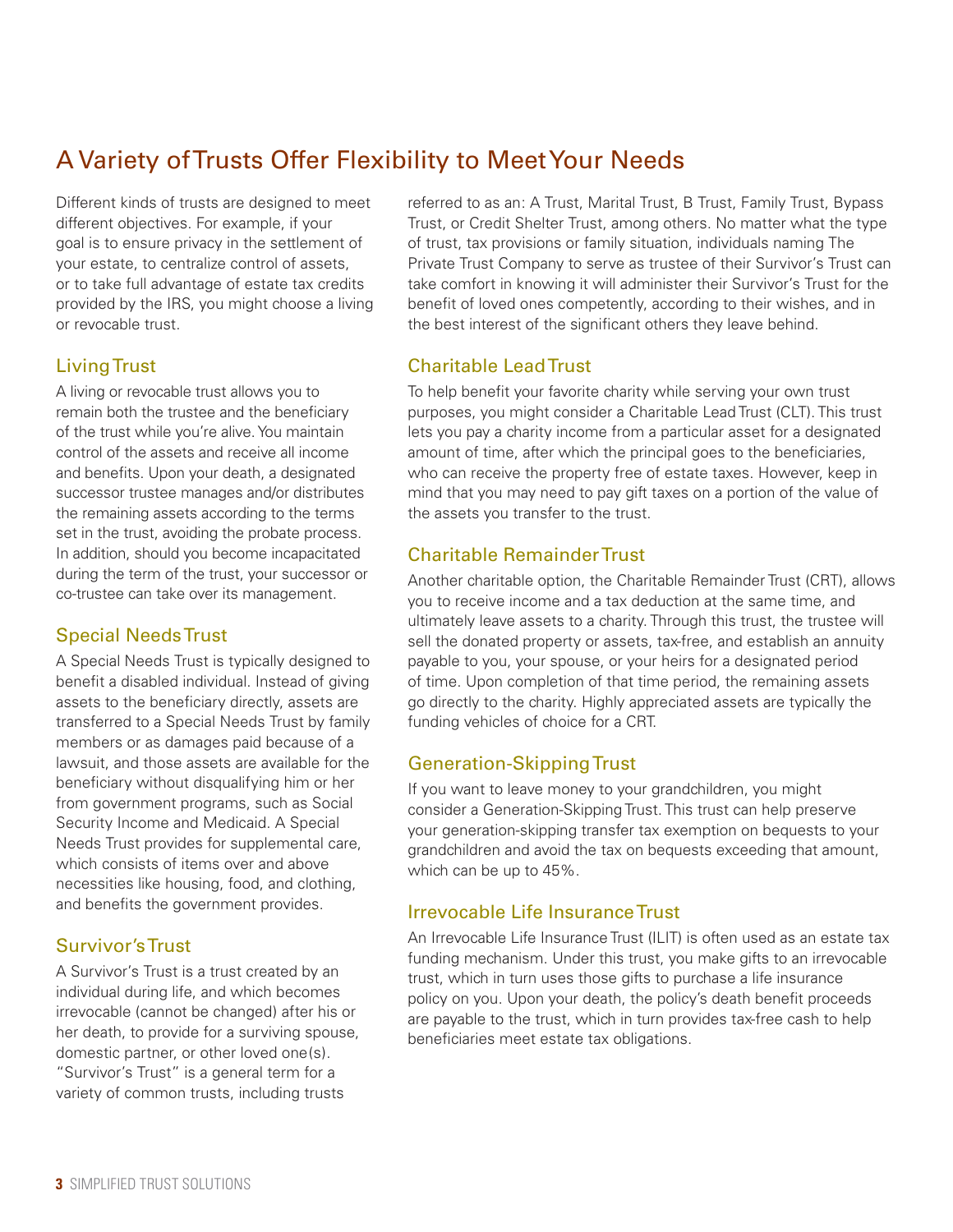# The Private Trust Company

# Roles of Your Professional Advisors

Your financial advisor's role is to support everyone, not to replace anyone. Your financial advisor will work with you and your tax and legal advisors, helping to coordinate and communicate your complete financial picture. The drafting of your trust document will be done by your estate planning attorney. LPL Financial, through The Private Trust Company, is available to administer your trust, once it's properly drafted. You can continue to benefit from the judgment of your trusted financial advisor, while your family's wealth is protected by a knowledgeable trustee.

## The Trustee - A CEO for Your Estate

The trustee's role is to administer and distribute the assets in the trust according to your wishes, as expressed in the trust document. There are three primary elements to the trustee's role:

## **Custody**

The custodial role is that of a financial secretary and security guard. The trustee must identify and then take title to the trust's assets, keep accurate records, report to the current beneficiaries, execute and settle all transactions, protect and insure the property and defend the trust against claimants. The trustee oversees the preparation of appropriate tax returns and all of the trust accounting in compliance with complex state and federal laws.

## **Asset Management**

The trustee is ultimately responsible for the preservation and investment of assets in the trust, ensuring that invested assets are productive and managed appropriately given the trust's objectives. The trustee has the legal responsibility to reassess the objectives of the trust and current market conditions at least annually and to be sure that the investments match those objectives. Trustees will often hire professional managers to handle the day-to-day specialized activities such as real estate management. The day-to-day investment management is delegated to your trusted financial advisor.

## **Administration**

The administrative role is central to carrying out your wishes regarding the use of assets in the trust. The trustee carries out your directions and follows your guidelines in handling the specific circumstances of each request for funds from trust beneficiaries. This involves legal interpretation of the language in the document and appropriate input from family members. Experienced and unbiased trust administration and record keeping are vital components to implementing your plan. The day-to-day relationship management is also handled by your trusted financial advisor.

All trusts, revocable and irrevocable,

have three parties involved:

- **1.** The person who creates the trust
- **2.** The person or firm that manages the trust
- **3.** The people or charities that benefit from the trust

It's important to consider who you want to manage your assets and who will benefit from the trust, both now and in the future.

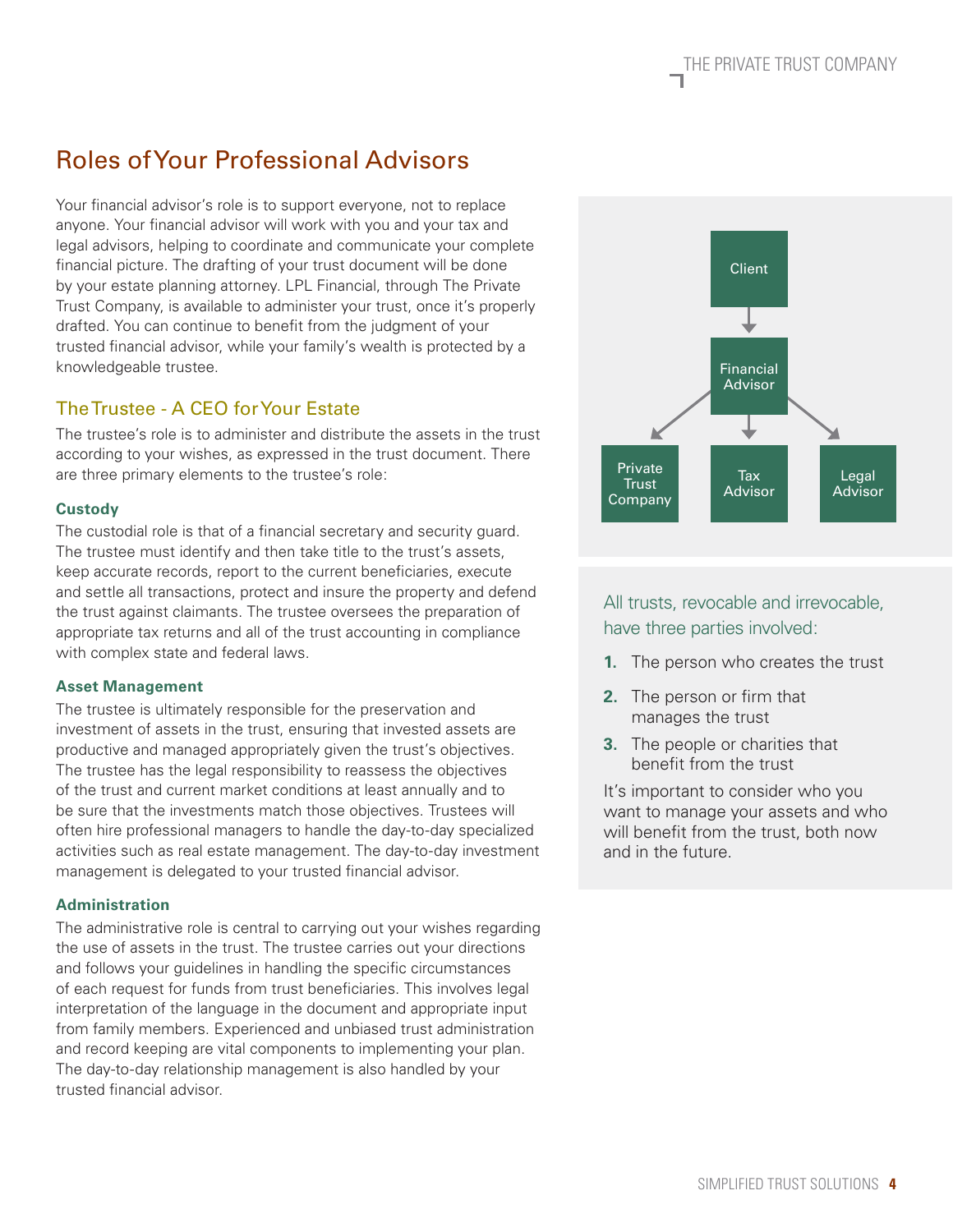## The Private Trust Company offers administrative services for the following types of accounts:

- Revocable or Living Trusts
- Irrevocable Trusts
- Charitable Remainder Trusts
- Charitable Lead Trusts
- Special Needs Trusts
- Life Insurance Trusts
- Agency
- Custodial
- Private Foundations
- Guardianships
- Family Office Group



# Why Use a Professional Trustee?

Trustees may have to make tough decisions that might not be popular with all your beneficiaries. After all, the trustee is carrying out your instructions, not your beneficiaries' wishes. This can be a difficult role to fulfill for a family member, who may not be unbiased, or may wish to act in a manner that avoids hard feelings within the family, rather than carrying out your instructions. Also, few family members have investment management skills or expertise in fiduciary law and practice. Family members can be given important advisory roles, in approving disbursements, for example, or other exercises of discretion.

## **The Benefits of Naming a Professional Trustee Include:**

- Unbiased loyalty and independence to carry out your wishes
- Knowledgeable management, protection and defense of trust assets
- **Experienced oversight of the investment process to be carried out** by your financial advisor
- Timely and accurate statements of the account to keep you and all current beneficiaries informed
- **Consistent annual reviews**
- **Accountable collection and prudent distribution of income and** assets
- Tax reporting, filing and comprehensive regulatory compliance on behalf of the trust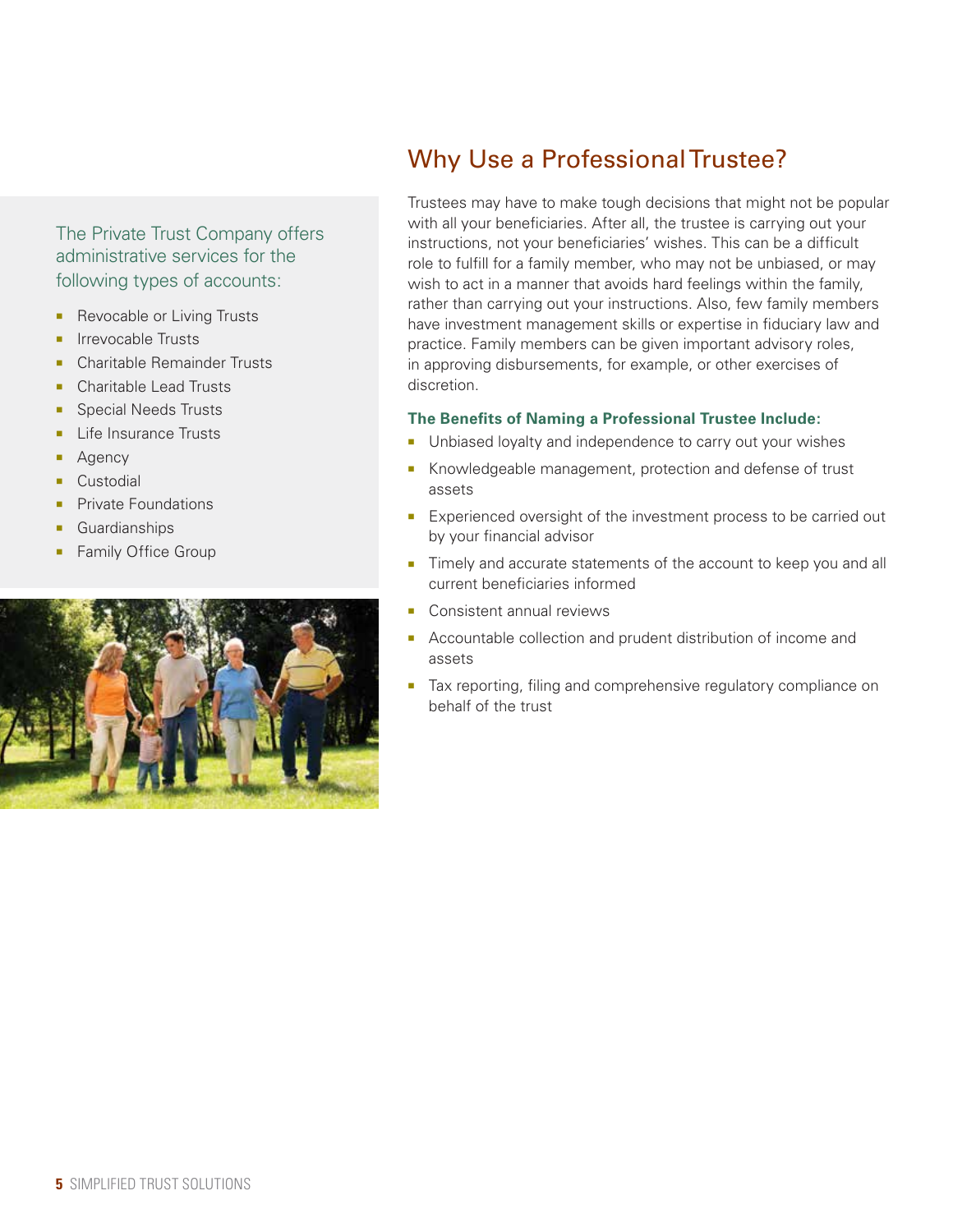# Why Use The Private Trust Company?

The Private Trust Company is an independent trust company dedicated to the administration of trusts and other family wealth arrangements such as family offices, businesses and foundations. The Private Trust Company dedicates its attention to serving the clients of financial advisors, delivering trust services and applying their highquality service to every step of the trust administration process. PTC specializes solely in providing administrative fiduciary services and currently serves in a fiduciary capacity for over \$60 billion in assets.

Regulated and examined by the Office of the Comptroller of Currency, a division of the U.S. Treasury Department, The Private Trust Company is a member of the Federal Reserve Bank and is audited by Deloitte. Acquired in February 2003, The Private Trust Company manages trusts and family assets for high-net-worth clients and is licensed in all 50 states under its 1995 national banking charter. The bank does not engage in any lending or deposit taking, specializing solely in providing administrative fiduciary services. Accounts at The Private Trust Company are insured by an insurance consortium and include a fiduciary bond of up to \$15 million per occurrence without limit on the number of occurrences.

## Advantages of Choosing The Private Trust Company:

- **Experienced and knowledgeable trust officers with backgrounds** in law, accounting, banking, investment management, tax and business.
- Trust officers who are sophisticated professionals with objective family sensitivities.
- Chartered as a national bank devoted solely to trust services for families.
- Regulated and examined by the Comptroller of the Currency, audited by independent auditors and bonded to protect your assets.
- Able to provide trust services in all 50 states.
- **The Private Trust Company is designed to work with your financial** advisor as a team player, providing timely and accurate statements to you and your other advisors.
- The Private Trust Company helps you develop a written investment policy statement to provide a clear understanding of your goals, objectives and guidelines for the trust.
- **Accounts are reviewed annually and investment policies are** revised as appropriate to reflect changes to the portfolio, client circumstances and markets.
- **Number** Wholly owned by LPL Holdings

## How Do I Get Started?

- **First, discuss your goals with your** financial advisor, who can help determine whether a trust may be right for you.
- Have the trust document drafted by your attorney, incorporating sample language The Private Trust Company provides to ensure flexibility in using your choice of financial and family advisors to the trustee.
- Name The Private Trust Company as Trustee or Successor to the Trustee.
- **Work with your financial advisor** to set up a trust account at LPL Financial and transfer appropriate assets into it.
- **Enjoy the comfort of knowing that** your wishes will be carried out.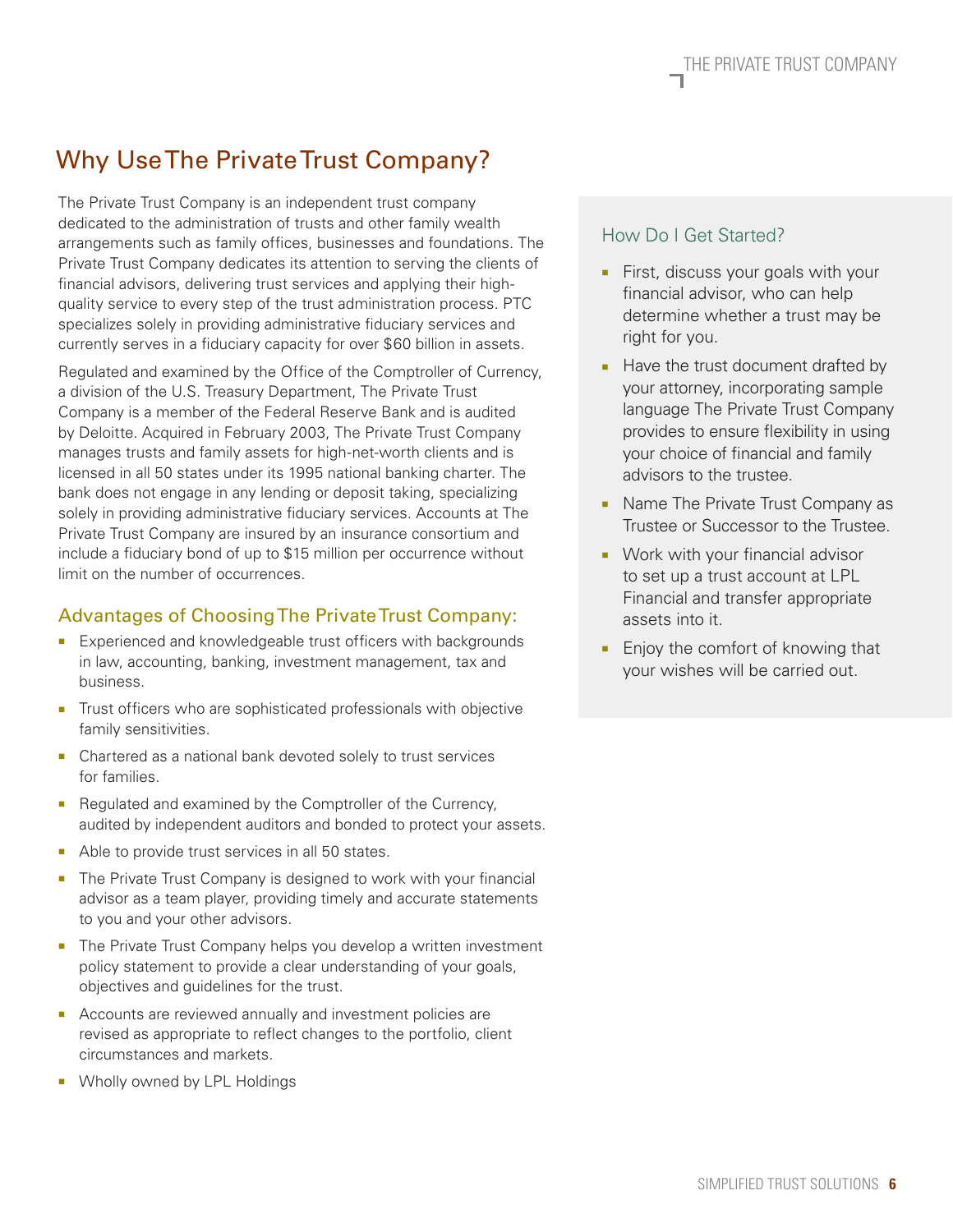# Comparing Trustee Choices

Your choices of a trustee or successor trustee may include a family member or friend, a professional advisor such as an attorney or CPA, or a corporate trustee. Each choice offers specific advantages and disadvantages. It may be helpful for you to consider these choices in the context of the duties of the trustee and the desired qualities outlined below.

### **Duties**

Trustees must either perform or contract for services required by the trust.

| Trustee Choice                         | <b>Duties</b>                                                    |
|----------------------------------------|------------------------------------------------------------------|
| Family member                          | Contracts for legal, accounting, investment and other services   |
| Professional advisor (Attorney or CPA) | Administers own area of discipline; contracts for other services |
| Corporate trustee                      | Most services bundled in "turn-key" package; contracts others    |

### **Ability and Willingness to Serve**

Potential trustees cannot foresee their personal situations in the future. Unlike the executor of a will, a trustee's duties may extend for many years and span generations.

| <b>Trustee Choice</b>                  | <b>Ability/Willingness to Serve</b>                                                               |
|----------------------------------------|---------------------------------------------------------------------------------------------------|
| Family member                          | Risk of personal conflicts or preceding you in death                                              |
| Professional advisor (Attorney or CPA) | Risk of personal conflicts, retirement or preceding you in death                                  |
| Corporate trustee                      | Established specifically to provide continuous service;<br>potential for some organizational risk |

### **Commitment**

Will vary according to personal and professional attachment. Unlike the executor of a will, a trustee's duties may extend for many years and span generations.

| Trustee Choice                         | <b>Level of Commitment</b>                                                          |
|----------------------------------------|-------------------------------------------------------------------------------------|
| Family member                          | Generally high level of commitment, but risk of conflict                            |
| Professional advisor (Attorney or CPA) | Retirement or change in professional relationship may dilute<br>level of commitment |
| Corporate trustee                      | High level of commitment, core business function                                    |

#### **Competence**

Varies in manner similar to duties.

| l Trustee Choice                       | <b>Competence</b>                              |
|----------------------------------------|------------------------------------------------|
| <b>Family member</b>                   | Not usually area of expertise                  |
| Professional advisor (Attorney or CPA) | May not be area of expertise                   |
| Corporate trustee                      | Core business function; professionally trained |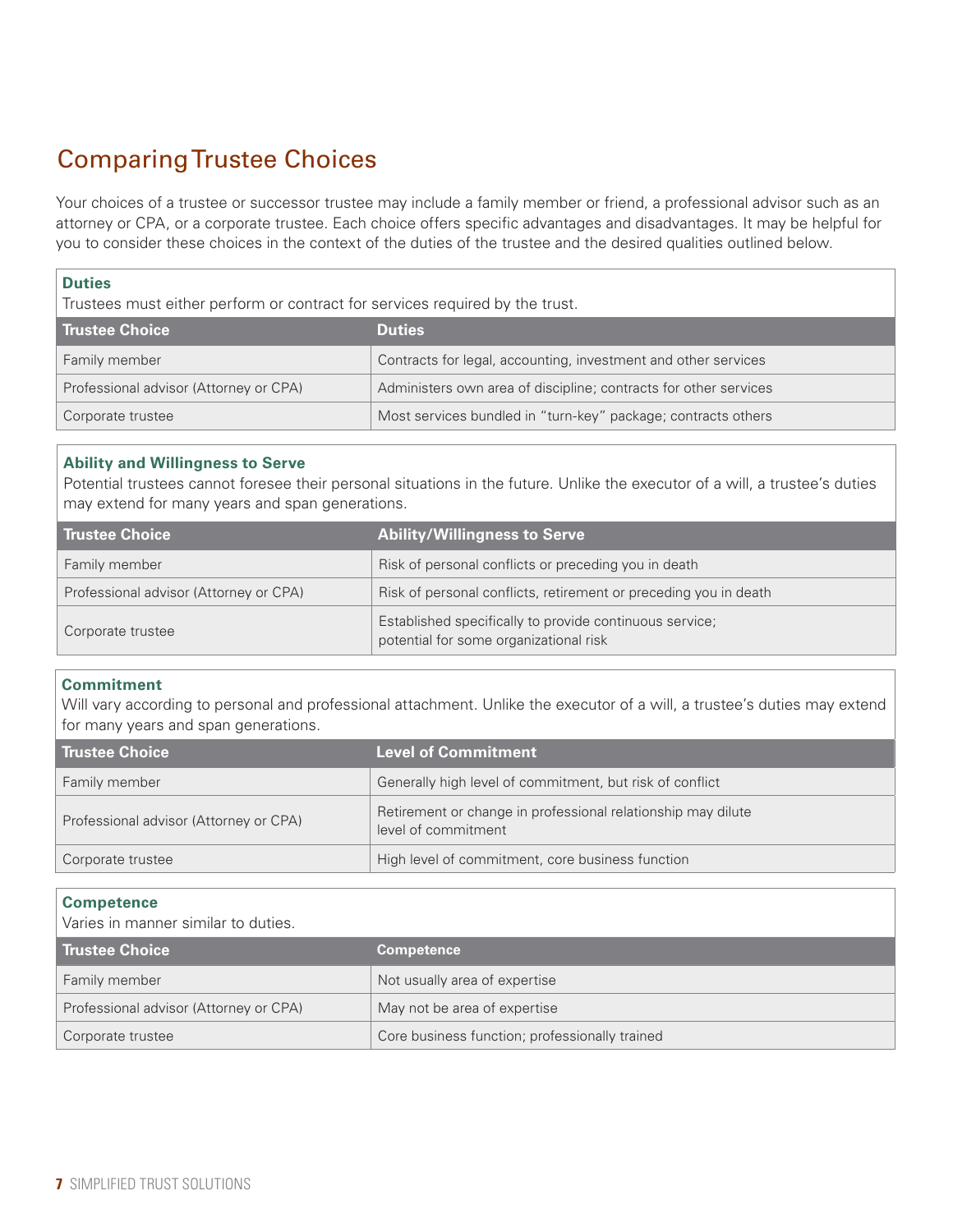#### **Cost**

May span a wide range based on expertise and fees of trustee.

| <b>Trustee Choice</b>                  | Cost                                                                                                                               |
|----------------------------------------|------------------------------------------------------------------------------------------------------------------------------------|
| Family member                          | Generally no cost for administration; high cost for contracted services on an "a<br>la carte" basis (reporting, legal, tax, other) |
| Professional advisor (Attorney or CPA) | Trustee may charge fee for administration and own area of discipline; contract<br>other services on an "a la carte" basis          |
| Corporate trustee                      | Most services bundled in cost-effective "turn-key" package; others contracted<br>often in volume to manage costs                   |

### **Experience**

May span a wide range based on specific trustee.

| <b>Trustee Choice</b>                  | <b>Experience</b>                                                                                      |
|----------------------------------------|--------------------------------------------------------------------------------------------------------|
| Family member                          | Varies by individual background                                                                        |
| Professional advisor (Attorney or CPA) | Likely to have significant experience in own area of discipline; administrative<br>skills less certain |
| Corporate trustee                      | Provides professional staff that possesses trust experience and skills                                 |

### **Objectivity/Freedom from Conflicts**

Trustee's interests may conflict with beneficiaries.

| <b>Trustee Choice</b>                  | <b>Freedom from Conflicts</b>                                                                                        |
|----------------------------------------|----------------------------------------------------------------------------------------------------------------------|
| Family member                          | May have specific conflicts if also named as a beneficiary; a common source of<br>discord among siblings             |
| Professional advisor (Attorney or CPA) | As administrator, may make decisions involving payments for own professional<br>services and have other family roles |
| Corporate trustee                      | Unbiased interpretation of trust document and administration                                                         |

## **Other Trust Considerations**

Other considerations such as the type of trust you set up, the purpose of the trust and the size and assets included in the trust should be taken into account when choosing between an individual, professional or corporate trustee.

|                                                         | <b>Trustee Choice</b> |                             |                          |
|---------------------------------------------------------|-----------------------|-----------------------------|--------------------------|
| <b>Trust Considerations</b>                             | <b>Family Member</b>  | <b>Professional Advisor</b> | <b>Corporate Trustee</b> |
| The trust will payout immediately upon grantor's death  | $\times$              | $\times$                    |                          |
| The trust will continue for a number of years           |                       |                             | X                        |
| The grantor needs an unbiased trustee during incapacity |                       | $\times$                    | X                        |
| Trust is a charitable trust or a foundation             |                       | X                           | $\times$                 |
| Trust is under \$200,000                                | $\times$              | X                           |                          |
| Trust is between \$200,000 and \$500,000                |                       | $\times$                    | $\times$                 |
| Trust is over \$500,000                                 |                       |                             | X                        |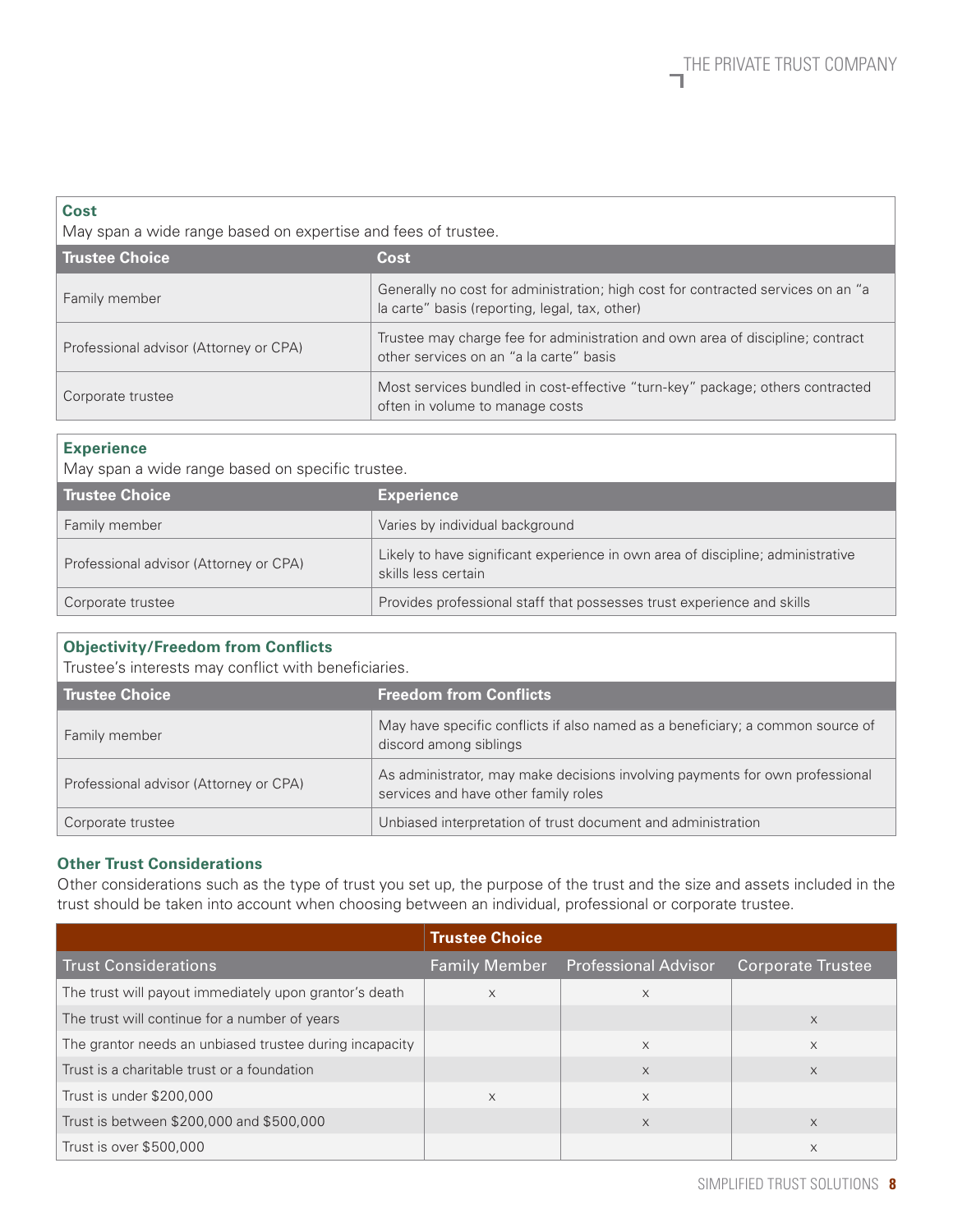# Choosing a Trustee – Worksheet

The worksheet below is designed to help you evaluate your choices of trustee or successor trustee based on the specific attributes and characteristics of the trust. Highlighted are the services provided by The Private Trust Company, N.A. (PTC) as a corporate trustee.

PTC is a wholly owned subsidiary of LPL Financial Holdings. PTC administers trusts and family assets for high net worth clients and is licensed in all 50 states under its 1995 national banking charter.

| <b>Trustee Attributes</b>                                            | <b>Family Member</b><br>or Professional | The Private Trust Company, N.A.                                                             |
|----------------------------------------------------------------------|-----------------------------------------|---------------------------------------------------------------------------------------------|
| <b>Discharge of Duties</b>                                           |                                         |                                                                                             |
| Trust accounting for each beneficiary's principal and income?        |                                         | Included                                                                                    |
| Investment of assets?                                                |                                         | LPL Financial Advisor with trustee oversight                                                |
| Prepare and file tax returns?                                        |                                         | Included                                                                                    |
| Ability & Willingness to Serve                                       |                                         |                                                                                             |
| Have outside job limiting time spent?                                |                                         | No; dedicated full time                                                                     |
| Subject to death or incapacity?                                      |                                         | No; continuing service                                                                      |
| On vacation and unable to serve?                                     |                                         | No; continuing service                                                                      |
| Comfortable assuming liability as fiduciary?                         |                                         | Yes                                                                                         |
| Competence                                                           |                                         |                                                                                             |
| Has skill to invest assets?                                          |                                         | LPL Financial advisor with trustee oversight                                                |
| Has experience with legal interpretation of documents?               |                                         | Yes                                                                                         |
| Cost                                                                 |                                         |                                                                                             |
| Will trustee have to hire a CPA for accounting and tax preparation?  |                                         | No; included                                                                                |
| Will trustee need an attorney for legal interpretation of the trust? |                                         | No; experienced in trust interpretation                                                     |
| Experience                                                           |                                         |                                                                                             |
| Does trustee have investment experience?                             |                                         | <b>LPL Financial advisor</b>                                                                |
| Does trustee have accounting experience?                             |                                         | Yes; experienced in trust accounting                                                        |
| Does trustee have legal background?                                  |                                         | Yes; experienced in trust interpretation                                                    |
| Objectivity                                                          |                                         |                                                                                             |
| Can trustee make unbiased decisions for discretionary distributions? |                                         | Yes                                                                                         |
| Will trustee follow instructions laid out in the trust?              |                                         | Yes                                                                                         |
| Will the other beneficiaries support the decisions of the trustee?   |                                         | Yes                                                                                         |
| <b>Trust Duration and Type</b>                                       |                                         |                                                                                             |
| Will trust payout to beneficiaries immediately upon grantor's death? |                                         | Corporate trustee may not be necessary                                                      |
| Will the trust last a number of years, or in perpetuity?             |                                         | Provides continuity of service                                                              |
| Is the trust a charitable trust or foundation?                       |                                         | Experienced with the needs of charitable<br>trusts and foundations                          |
| <b>Cost Considerations</b>                                           |                                         |                                                                                             |
| Is the trust under \$200,000?                                        |                                         | May not be cost effective                                                                   |
| Is the trust between \$200,000 and \$500,000?                        |                                         | May be cost effective, especially if the trust<br>is charitable, or will last several years |
| Is the trust over \$500,000?                                         |                                         | May be the most cost effective approach                                                     |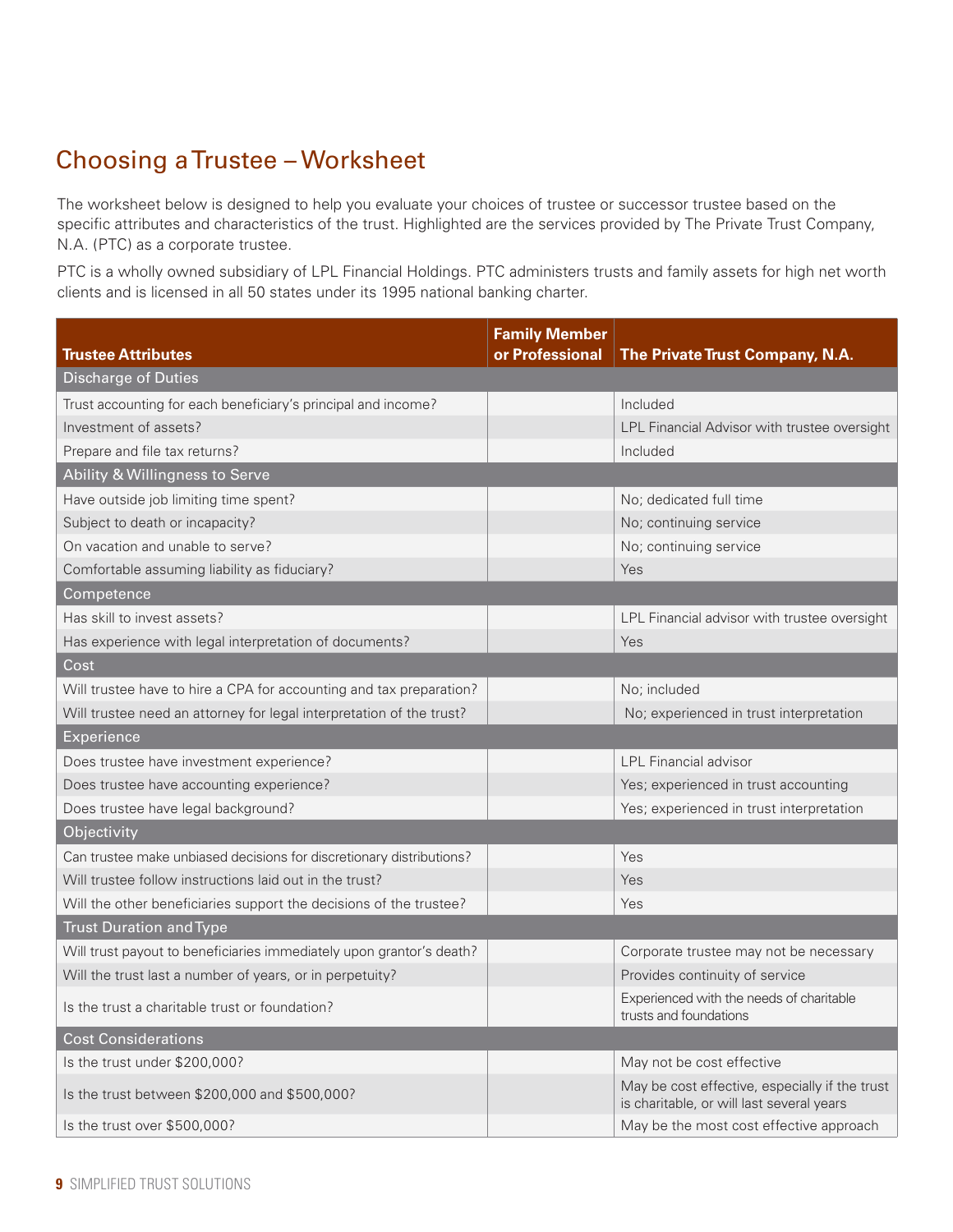## Benefits of Ohio Law

While individual state law can govern the construction and validity of the trust, The Private Trust Company administers most trusts under Ohio law due to its consistent, fair and flexible legal and tax environment.

## **The Benefits of Ohio Law Include:**

- Uniform Prudent Investor Act providing flexible and modern investment rules, which, among other positive aspects, allow the ability to delegate investment management responsibility to the client's financial advisor.
- Use of Total Return Trusts, which may be more favorable to both current and future beneficiaries.
- Trusts can continue for as long as desirable since Ohio law allows for opting out of the Rule Against Perpetuities.
- Attractive statutory environment for those setting up trusts.
- Settled law protecting beneficiaries of trusts.
- Clear standards for trustees, promoting consistent administration.
- The ability to utilize a family member as a "Trust Advisor" or "Trust Consultant."
- Beneficial trust income tax treatment in most cases.

## Is a Trust Right for You?

Increasing numbers of Americans are discovering the potential benefits of a trust — how it can help protect their assets, reduce their tax obligations, and define the management of assets according to their wishes in a private, effective way. Your financial advisor can help you evaluate a certain type of trust to determine if it may be appropriate for your circumstances.

#### **Points to Remember**

- 1. Trusts are either revocable or irrevocable.
- 2. Because you can change or discontinue a revocable trust at any time, the government considers the trust's assets as part of your estate for tax purposes under most circumstances.
- 3. Irrevocable trusts cannot be altered once they are established; for this reason, they are usually not considered part of your estate for tax purposes.
- 4. Types of trusts include: Living or Revocable Trusts, Irrevocable Trusts for surviving spouses or significant others, Special Needs Trusts, Generation-Skipping Trusts, Charitable Lead Trusts, Charitable Remainder Trusts, and Irrevocable Life Insurance Trusts.
- 5. Different types of trusts involve different costs for administration.
- 6. Your financial advisor can help you determine if a trust will meet your needs.